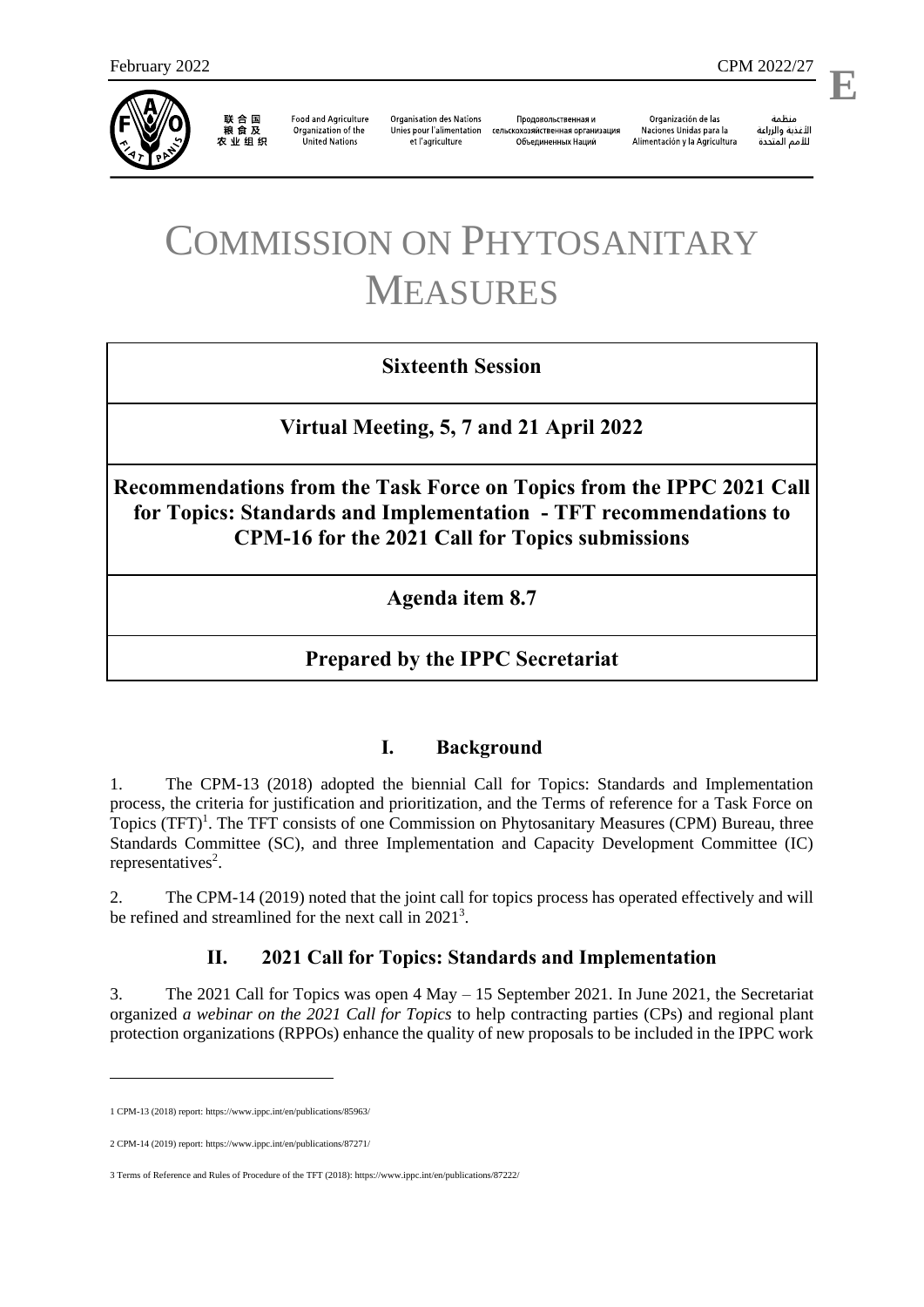programme<sup>4</sup>. By the end of the Call, the Secretariat received 17 topic submissions (7 standards, 3 implementation resources, and 7 diagnostic protocols (DPs)) from 8 CPs and 2 RPPOs<sup>5</sup>.

#### **III. TFT October 2021 virtual meeting and recommendations to the SC and the IC**

4. The TFT met virtually from 4-6 October 2021 to review the topic submissions<sup>6</sup>. The TFT members provided detailed preliminary assessments and scorings of topic submissions without reviewing their country submissions. These assessments were used as a starting point for the meetings' TFT discussions and formed the basis of the TFT recommendations to the SC and the IC.

5. The TFT reviewed the topic submissions against the *Criteria for justification and prioritization of proposed topics<sup>7</sup>* . In addition, each TFT member assessed all topic submissions against three questions for comparative scoring and commenting on: (1) whether the problem and proposed options are relevant from an IPPC perspective; (2) whether the topic is relevant from a global perspective; and (3) whether the proposed material is adequate. Additional criteria were identified and used to review and prioritize the proposed  $DPs<sup>8</sup>$ .

6. A checklist<sup>9</sup> comprising of questions was used to assess the topics before the meeting. The TFT discussed each topic and allocated a score from 0 (low) to 5 (high) based on the assessed merit and fit with the *Criteria for justification and prioritization of proposed topics*, and an indicative priority from 1 (high) to 4 (low) as in the Standard Setting Process ranking topics on feasibility and urgency.

7. The TFT summary assessments with scores, recommendations, and proposed priorities for appropriate topic submissions were presented to the SC and the IC at their November 2021 virtual meetings. The SC reviewed TFT recommendations on the proposed DPs as they fall within their remit (subjects for work by the Technical Panel on Diagnostic Protocols). The TFT recommendations on the topic submissions were reviewed by both committees, with specific requests from the TFT indicated.

8. The TFT did not reach a consensus on topic 2021-020 on **Safe provision of food and other humanitarian aid** (Pacific Plant Protection Organization (PPPO)). The TFT had considered the proposal's scope to be too broad for a standard because it could include anything that was potentially consumable and included not only food but also other humanitarian aid. The TFT had suggested to (1) consider reducing the scope of the proposed topic to facilitate the development of a standard; or (2) consider changing the submission from a proposal to develop a standard to a proposal to develop an implementation resource; or (3) consider changing the topic submission to amend the existing CPM Recommendation no. 9 "Safe provision of food and other humanitarian aid to prevent the introduction of plant pests during an emergency situation," rather than developing a standard.

-

<sup>4</sup> The webinar recordings are publicly available on the "2021 IPPC Call for Topics (June 2021)" web page[: https://www.ippc.int/en/work-area/sc-ic/ippc-webinar-on-call-for-topics/](https://www.ippc.int/en/work-area/sc-ic/ippc-webinar-on-call-for-topics/)

<sup>5</sup> All topic submissions are publicly available on the "Call for Topics: Standards and Implementation" web page[: https://www.ippc.int/en/core-activities/standards-and-implementation/call](https://www.ippc.int/en/core-activities/standards-and-implementation/call-for-topics-standards-and-implementation/)[for-topics-standards-and-implementation/](https://www.ippc.int/en/core-activities/standards-and-implementation/call-for-topics-standards-and-implementation/)

<sup>6</sup> TFT October 2021 virtual meeting report[: https://www.ippc.int/en/publications/90360/](https://www.ippc.int/en/publications/90360/)

<sup>7</sup> Criteria for the Justification and Prioritization of Proposed Topics[: https://www.ippc.int/en/publications/89854/](https://www.ippc.int/en/publications/89854/)

<sup>8</sup> Criteria for prioritization of diagnostic protocols (page 2)[: https://www.ippc.int/en/publications/89799/](https://www.ippc.int/en/publications/89799/)

<sup>9</sup> Checklist for evaluating topic submissions – Appendix 6 of the TFT October 2018 meeting report[: https://www.ippc.int/en/publications/86953/](https://www.ippc.int/en/publications/86953/)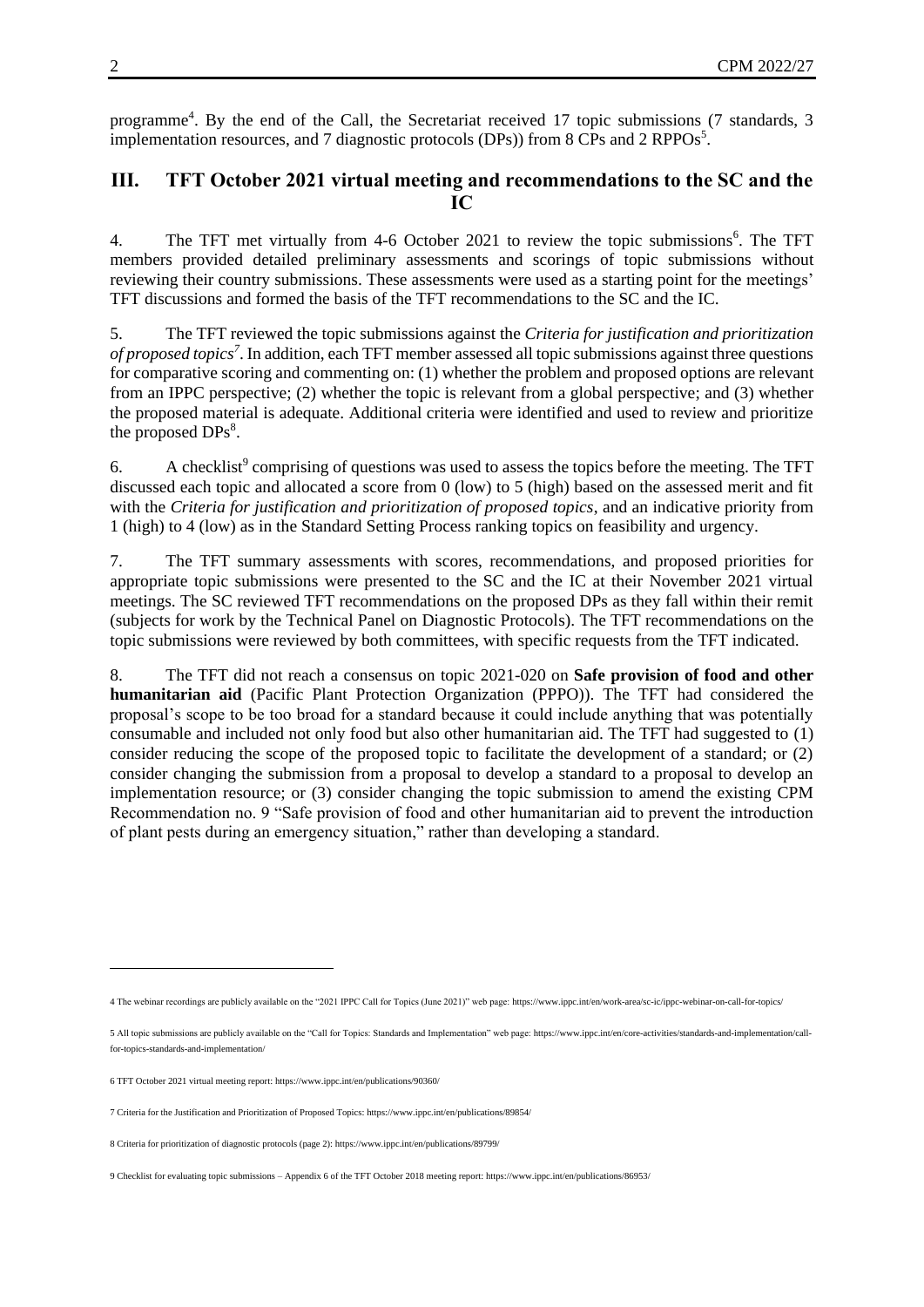# **IV. SC November 2021 virtual focused meeting**

9. At their November 2021 virtual meeting, the SC discussed the TFT recommendations on the  $2021$  Call for Topics submissions<sup>10</sup>. The SC agreed with most TFT recommendations and had additional comments on some topic submissions.

10. Contrary to the TFT's recommendation, the SC recommended that topic **2021-010 on Revision of ISPM 26: Establishment of pest free areas for fruit flies (Tephritidae)** (New Zealand) should be added to the work programme as a revision of the full text of ISPM 26, with priority 3, rather than as an annex to ISPM 26.

11. **On topic 2021-020**, the SC considered the TFT suggestion that SC representatives participate in discussions with the IC representatives to discern the way forward. The SC also agreed that a small group would develop a CPM paper, including terms of reference for a potential CPM Focus Group (FG), and that the draft paper would be presented to the SC and IC for comment in a joint e-forum.

12. The SC agreed with the TFT's view that the proposed DPs submissions (2**021-016 on ISPM 27 Annex:** *Spodoptera frugiperda* (New Zealand) and **2021-022 on ISPM 27 Annex:** *Spodoptera frugiperda* (Kenya)) would complement each other and that they should be developed as a single DP and added to the work programme with a priority 1.

13. The SC included all recommended DPs in the *List of Topics for IPPC Standards* (LOT)<sup>11</sup> (see Table 2 and CPM 2022/22).

# **V. IC November 2021 virtual meeting**

14. At their November 2021 virtual meeting, the IC discussed the TFT recommendations on the  $2021$  Call for Topics submissions<sup>12</sup>. The IC agreed with most TFT recommendations and had additional comments on some topic submissions. The IC agreed with TFT's recommendation to add topic **2021- 009 on Guide on performing audits in the phytosanitary context** (Canada) to the List of Implementation and capacity development  $(ICD)$  topics<sup>13</sup>.

15. The IC could not agree with the SC's proposal to create a CPM FG on **topic 2021-020** because the IC felt that there is currently a record number of active CPM FGs. However, the IC agreed to participate in the work of the small group of SC members and the subsequent joint SC–IC e-forum.

## **VI. The SC-IC small group**

16. The SC-IC small group met virtually on 2 December 2021 to discuss the SC paper proposing the creation of a CPM FG on the Safe provision of food and other humanitarian aid. The IC's concern was somewhat alleviated during the small group meeting, with the assurance that the duration of the proposed FG would be limited to 2-3 days. Considering this, the IC representatives participating in the small group felt that the IC could support the SC paper to the CPM, provided that the language is modified to specify the duration of activity of the proposed FG and that the language describing the tasks for the FG be changed to include the three options mentioned above identified by the TFT. The version of the paper that the small group discussed was standard-centric, and the input from the IC

1

<sup>10</sup> SC November 2021 virtual focused meeting report[: https://www.ippc.int/en/publications/90440/](https://www.ippc.int/en/publications/90440/)

<sup>11</sup> List of topics for IPPC standards[: http://www.ippc.int/en/core-activities/standards-setting/list-topics-ippc-standards/](http://www.ippc.int/en/core-activities/standards-setting/list-topics-ippc-standards/)

<sup>12</sup> IC November 2021 virtual meeting report (IC VM17) on the IC web page: <https://www.ippc.int/en/core-activities/capacity-development/capacity-development-committee/>

<sup>13</sup> List of implementation and capacity development topics[: https://www.ippc.int/en/core-activities/capacity-development/list-topics-ippc-implementation/list](https://www.ippc.int/en/core-activities/capacity-development/list-topics-ippc-implementation/list)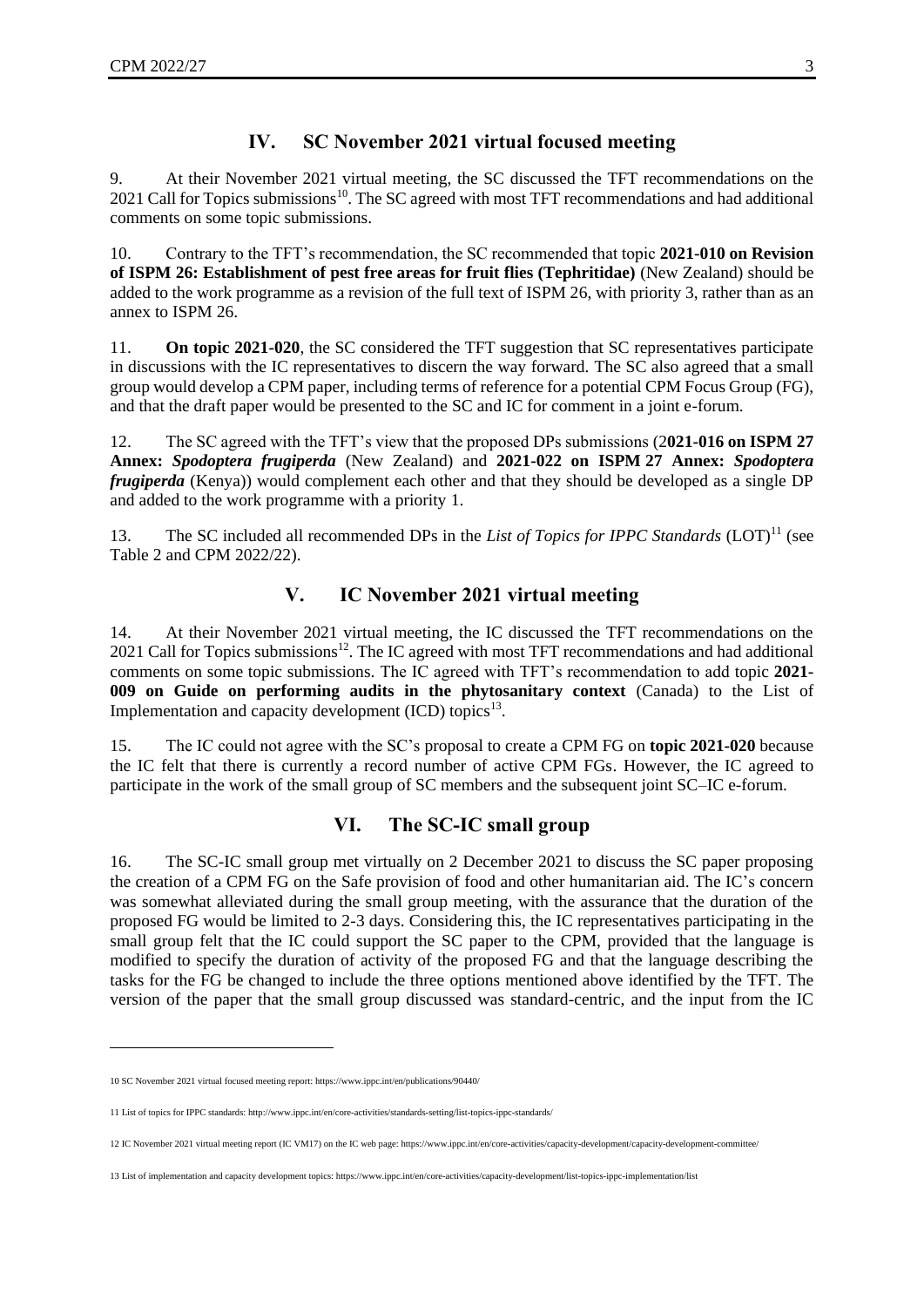representatives would address this by keeping the options open for the proposed FG (it would be up to the FG to determine the best course of action).

17. A joint SC–IC e-forum took place from 17 December 2021 – 3 January 2022. Results of this eforum are presented in the SC paper (CPM 2022/23).

# **VII. TFT December 2021 virtual meeting**

18. The TFT met virtually on 16 December 2021 to finalize their recommendations to CPM-16<sup>14</sup>.

19. The TFT noted the SC and the IC discussions and agreed with the SC's suggestions that **topic 2021-010** should be added to the work programme as a revision of the full text of ISPM 26.

20. The topics recommended by the TFT, in agreement with the SC and the IC, are presented to CPM-16 for adoption as outlined in Table 1. Topics for the SC should be reflected in the LOT, and for the IC, in the List of ICD topics (CPM 2022/11)

21. The TFT agreed not to recommend some topics to CPM-16 (Table 3) for various reasons justified at the meetings and also discussed what topics could be better addressed by other topics in the LOT and the List of ICD topics (see in the footnotes the 2021 TFT, SC and IC virtual meeting reports).

22. Several submissions not recommended to CPM-16 did not provide sufficient information for topics. Although the TFT and the Secretariat followed up with the CPs on the incomplete submissions, the TFT encouraged submitters to consider resubmitting strengthened proposals during the next call in 2023, noting the planned call for topics training sessions at the IPPC Regional Workshops in 2022.

## **VIII. Lessons learned**

23. The TFT acknowledged the work done by the Secretariat to develop the automatic online submission forms for the 2021 Call for Topics to (1) simplify and accelerate the submission process, (2) increase the quality of the topic proposals, (3) ensure there are no omissions in mandatory sections, (4) establish the database with all submissions, and (5) reduce the workload on the relevant stakeholders.

24. In addition, the TFT acknowledged the migration of the checklist for evaluating topic submissions to an online form, facilitating the TFT preliminary assessment of the topic proposals.

25. The TFT also streamlined the process of reviewing submissions by amending the checklist for evaluating topic proposals <sup>15</sup>.

## **IX. Recommendations**

26. The CPM is invited to:

1

- 1) *Adopt* the recommended topics in response to the 2021 Call for Topics: Standards and Implementation as presented in Table 1.
- 2) *Adopt* the recommended priorities for standards in response to the 2021 Call for Topics: Standards and Implementation as presented in Table 1.
- 3) *Request* the SC and the IC to integrate the adopted topics into their respective lists of topics.
- 4) *Note* the TFT recommendations on SC subjects outlined in Table 2.
- 5) *Encourage* CPs, RPPOs and other interested parties to provide support to deliver high-priority topics.

<sup>14</sup> TFT December 2021 virtual meeting report[: https://www.ippc.int/en/publications/90554/](https://www.ippc.int/en/publications/90554/)

<sup>15</sup> Streamlined checklist for evaluating topic submissions – Appendix 5 of the TFT December 2021 virtual meeting report.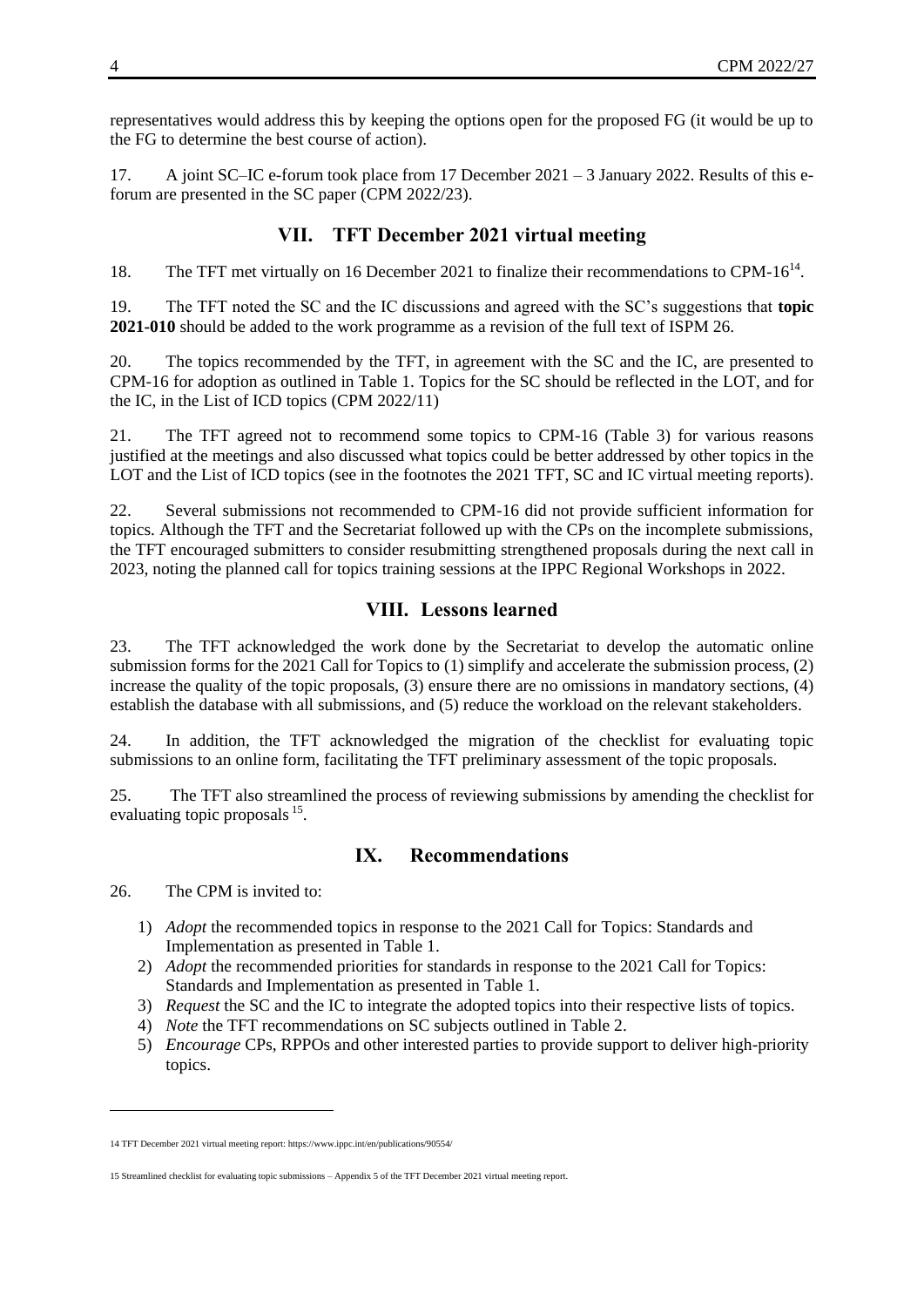6) *Request* the Bureau to discuss and propose a way forward for topics not recommended by the TFT, as presented in Table 3.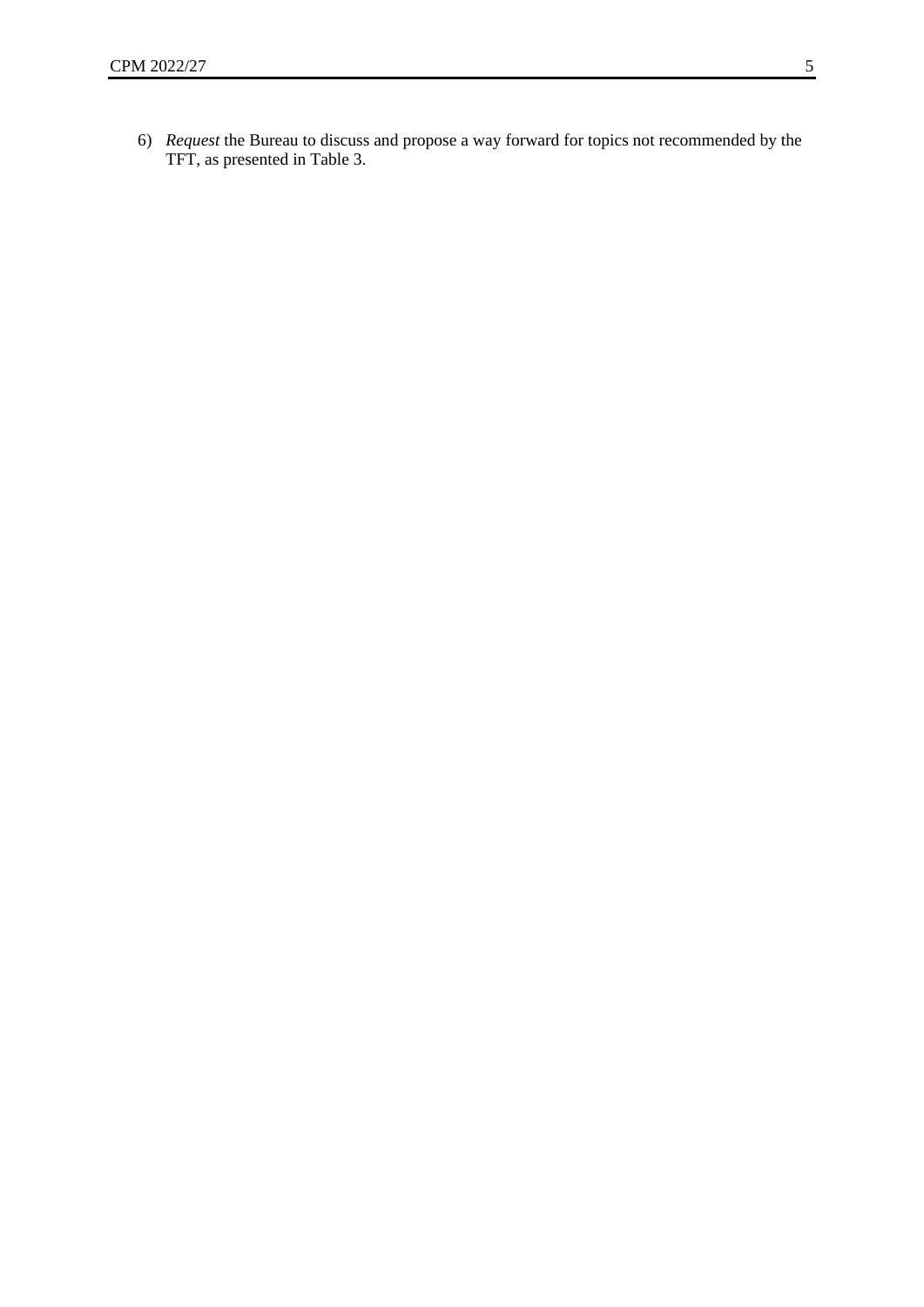|  |  | Table 1: TFT recommendations for the proposed standards and implementation resources |
|--|--|--------------------------------------------------------------------------------------|
|  |  |                                                                                      |

| Topic<br>number | Title                                                                                                                                  | CP/RPPO                                                    | <b>Support letters</b>                                               | TFT<br>summary                             | <b>TFT</b><br>recommended<br>priority (1-4) | <b>TFT recommended</b><br>material |
|-----------------|----------------------------------------------------------------------------------------------------------------------------------------|------------------------------------------------------------|----------------------------------------------------------------------|--------------------------------------------|---------------------------------------------|------------------------------------|
| 2021-011        | Annex International movement of mango (Mangifera indica)<br>fruit to ISPM XX (Commodity-based standards for<br>phytosanitary measures) | Asia and Pacific Plant<br>Protection<br>Commission (APPPC) | <b>PPPO</b>                                                          | TFT<br>recommended                         |                                             | Standards                          |
| 2021-018        | Field inspection (including growing season inspection) (Annex<br>to ISPM 23: Guidelines for inspection)                                | Japan                                                      |                                                                      |                                            |                                             |                                    |
| 2021-010        | Revision of ISPM 26: Establishment of pest free areas for fruit<br>flies (Tephritidae)                                                 | New Zealand                                                | Australia                                                            | considering<br>these topic<br>submissions. |                                             |                                    |
| 2021-009        | Guide on performing audits in the phytosanitary context                                                                                | Canada                                                     | North American<br><b>Plant Protection</b><br>Organization<br>(NAPPO) |                                            |                                             | Implementation resource            |

# **Table 2: DPs recommended by the TFT and subsequently added by the SC to the LOT**

| <b>Topic</b><br>number | <b>Title</b>                                               | CP/RPPO               | TFT recommended<br>priority (1-4) | <b>TFT summary</b>                            |  |
|------------------------|------------------------------------------------------------|-----------------------|-----------------------------------|-----------------------------------------------|--|
| 2021-016               | ISPM 27 Annex: Spodoptera frugiperda                       | New Zealand and Kenya |                                   |                                               |  |
| 2021-017               | ISPM 27 Annex: Drosophila suzukii (Diptera: Drosophilidae) | New Zealand           |                                   |                                               |  |
| 2021-025               | ISPM 27 Annex: Tomato brown rugose fruit virus             | China                 |                                   | TFT recommended the development of these DPs. |  |
| 2021-013               | ISPM 27 Annex: Bactrocera zonata (Saunders, 1842)          | Egypt                 |                                   |                                               |  |
| 2021-014               | ISPM 27 Annex: Dickeya spp. on potato                      | New Zealand           |                                   |                                               |  |
| 2021-015               | ISPM 27 Annex: Heterobasidion annosum                      | New Zealand           |                                   |                                               |  |

**Table 3: Topic submissions not recommended by the TFT**

| <b>Topic</b><br>number | Title                                                              | CP/RPPO     | <b>Support letters</b>   | Proposed<br>material        | <b>TFT summary</b>                                                              |
|------------------------|--------------------------------------------------------------------|-------------|--------------------------|-----------------------------|---------------------------------------------------------------------------------|
| 2021-020               | Safe provision of food and other humanitarian aid                  | <b>PPPO</b> | APPPC, Republic of Korea |                             |                                                                                 |
| 2021-012               | Requirements for the use of testing laboratories                   | Japan       |                          |                             |                                                                                 |
| 2021-019               | Field certification for export-oriented fruits and vegetables      | Sri Lanka   |                          | Standards                   | TFT did not recommend adding these topic<br>submissions to the lists of topics. |
| 2021-023               | Revision of ISPM 31: Methodologies for sampling of<br>consignments | Kenya       | . .                      |                             |                                                                                 |
| 2021-024               | Development of authorization programme for use of<br>fumigation    | Ukraine     |                          | Implementation<br>resources |                                                                                 |